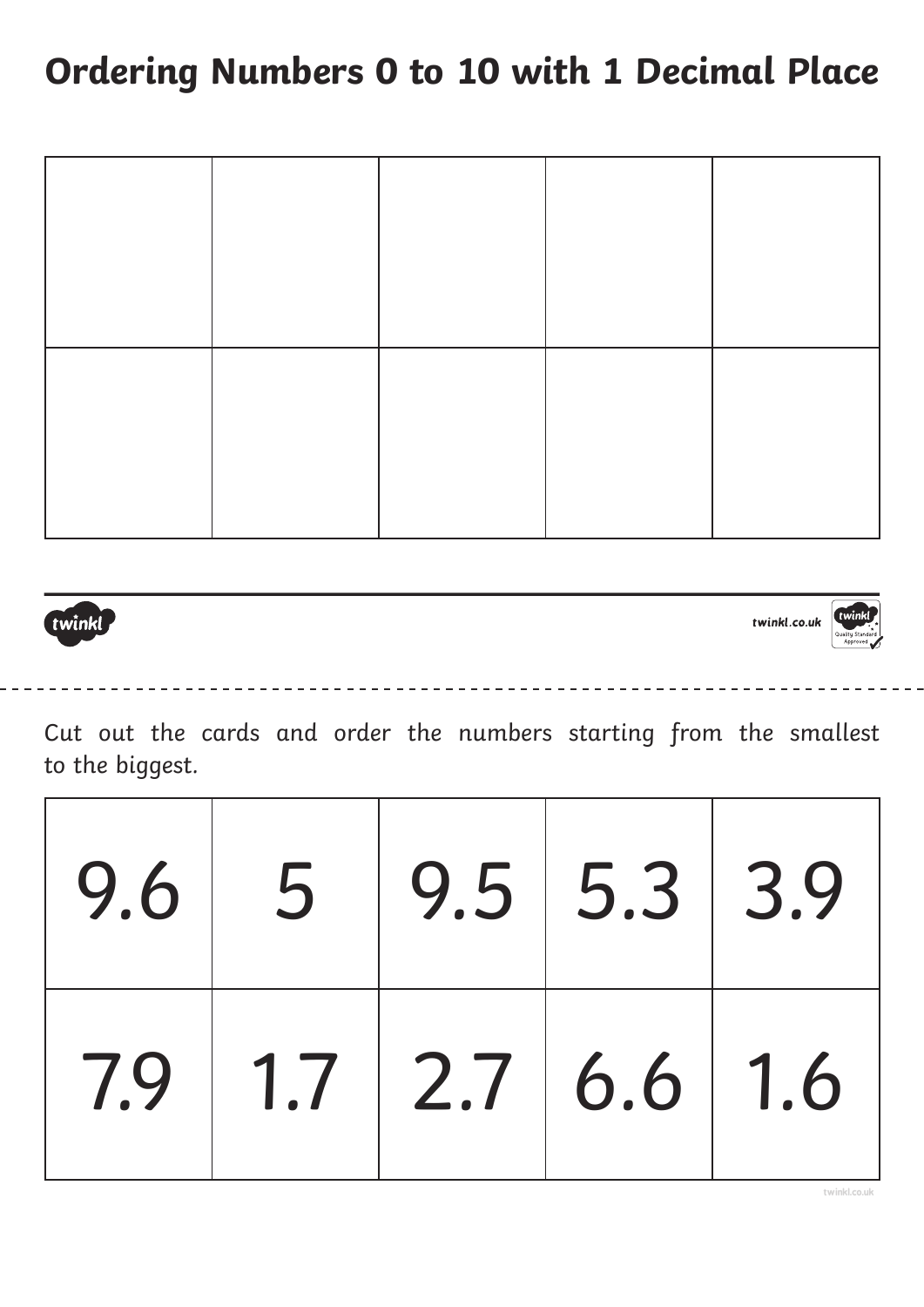twinkl,

twinkl.co.uk



Cut out the cards and order the numbers starting from the smallest to the biggest.

| $6.3$ 3.2 9         | 4.1 7.7 |  |
|---------------------|---------|--|
| 6.4 6.5 5.2 9.5 2.5 |         |  |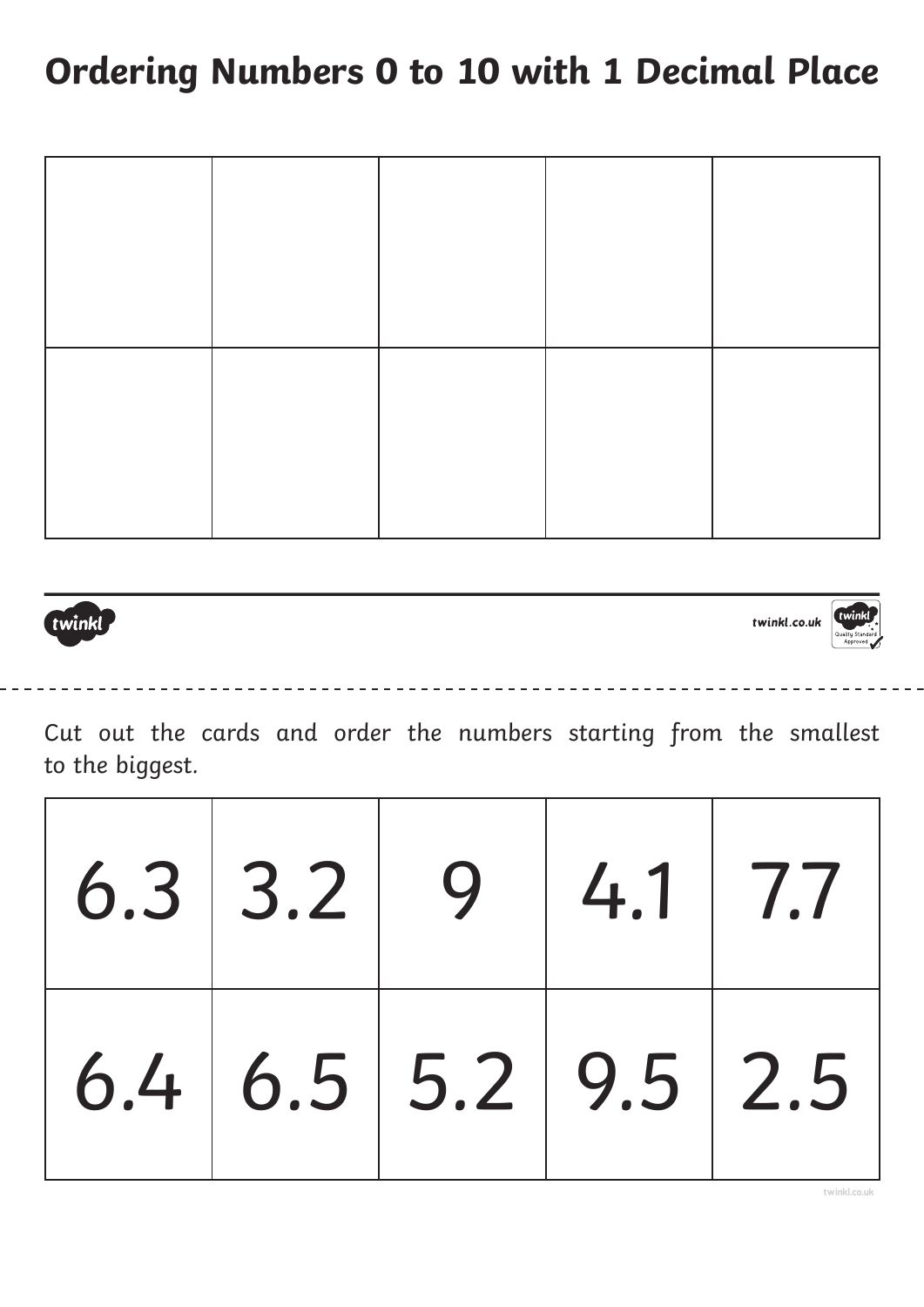twinkl,

twinkl.co.uk



Cut out the cards and order the numbers starting from the smallest to the biggest.

|  | $0.7$ 3 $0.8$ 2.9 6.4 |  |
|--|-----------------------|--|
|  | $5.1$ 9.2 2.3 5.2 1.3 |  |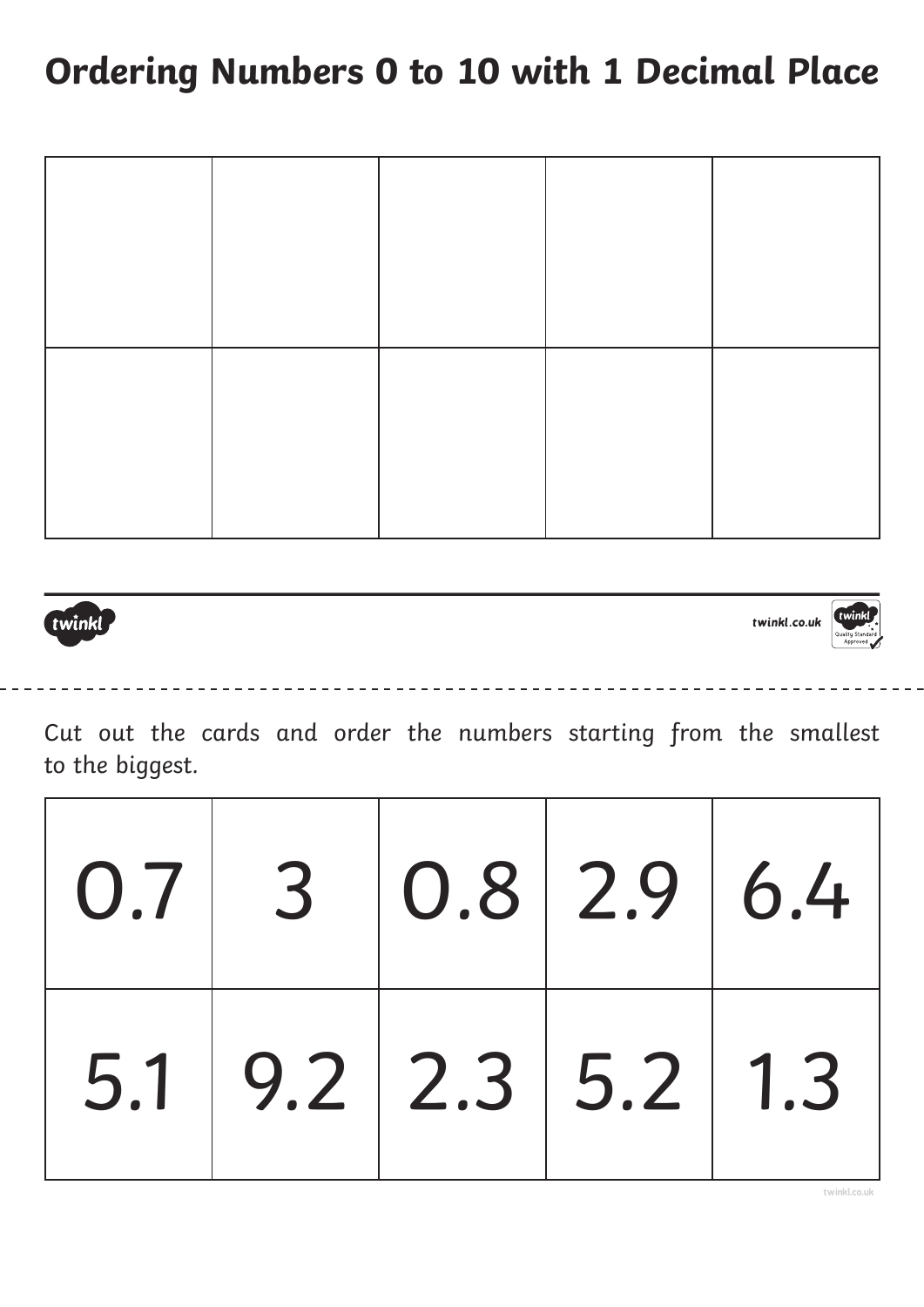twinkl

twinkl.co.uk



Cut out the cards and order the numbers starting from the smallest to the biggest.

| $3.2$ 3.1 7.7 8 7.4  |  |  |
|----------------------|--|--|
| $9.7$ 2.6 6.3 6.4 10 |  |  |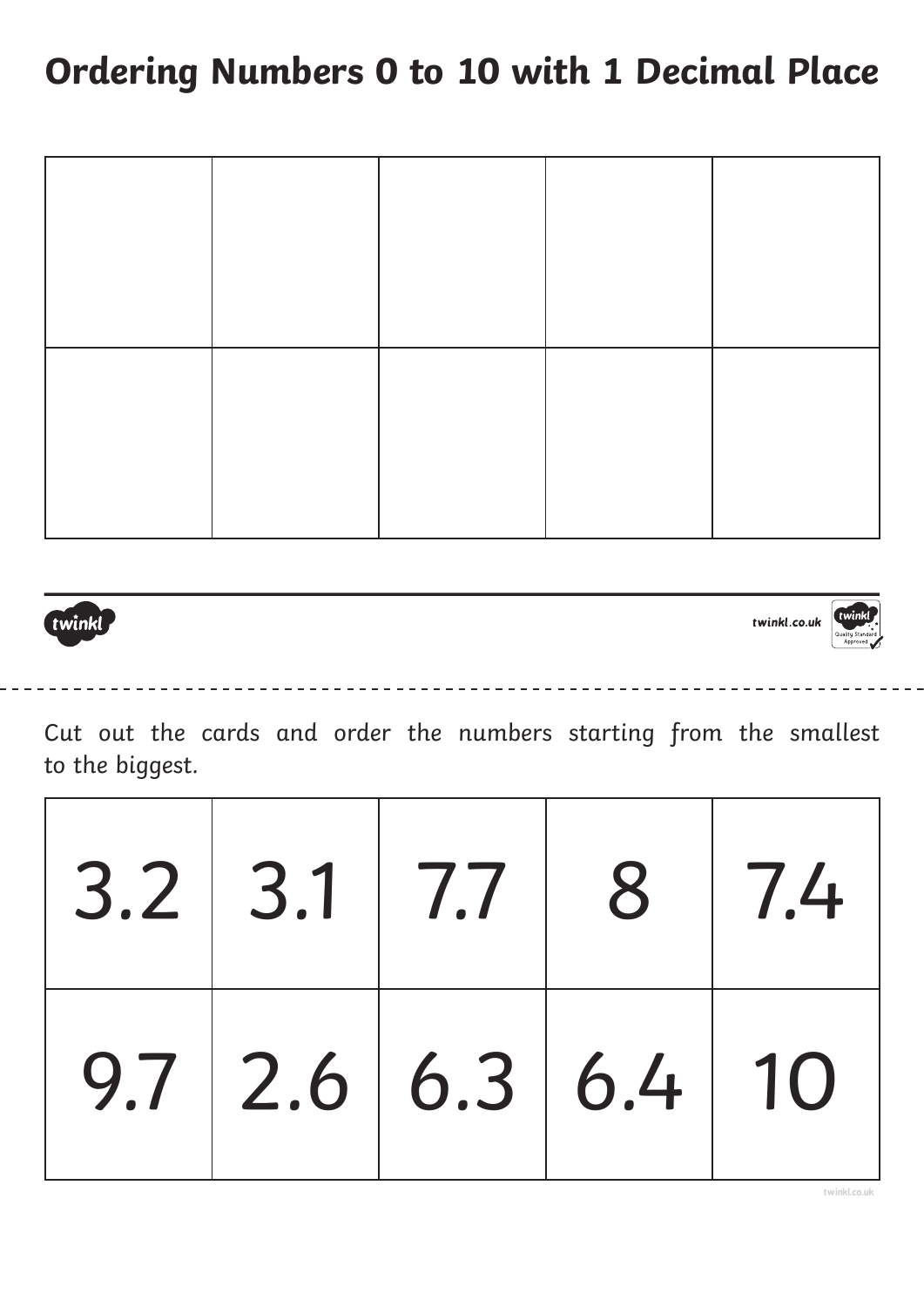twinkl,

twinkl.co.uk



Cut out the cards and order the numbers starting from the smallest to the biggest.

| $4.5$ 9.9 2.5 3.4 6.2   |  |  |
|-------------------------|--|--|
| $8.2$ $8.5$ 5.9 7.8 2.2 |  |  |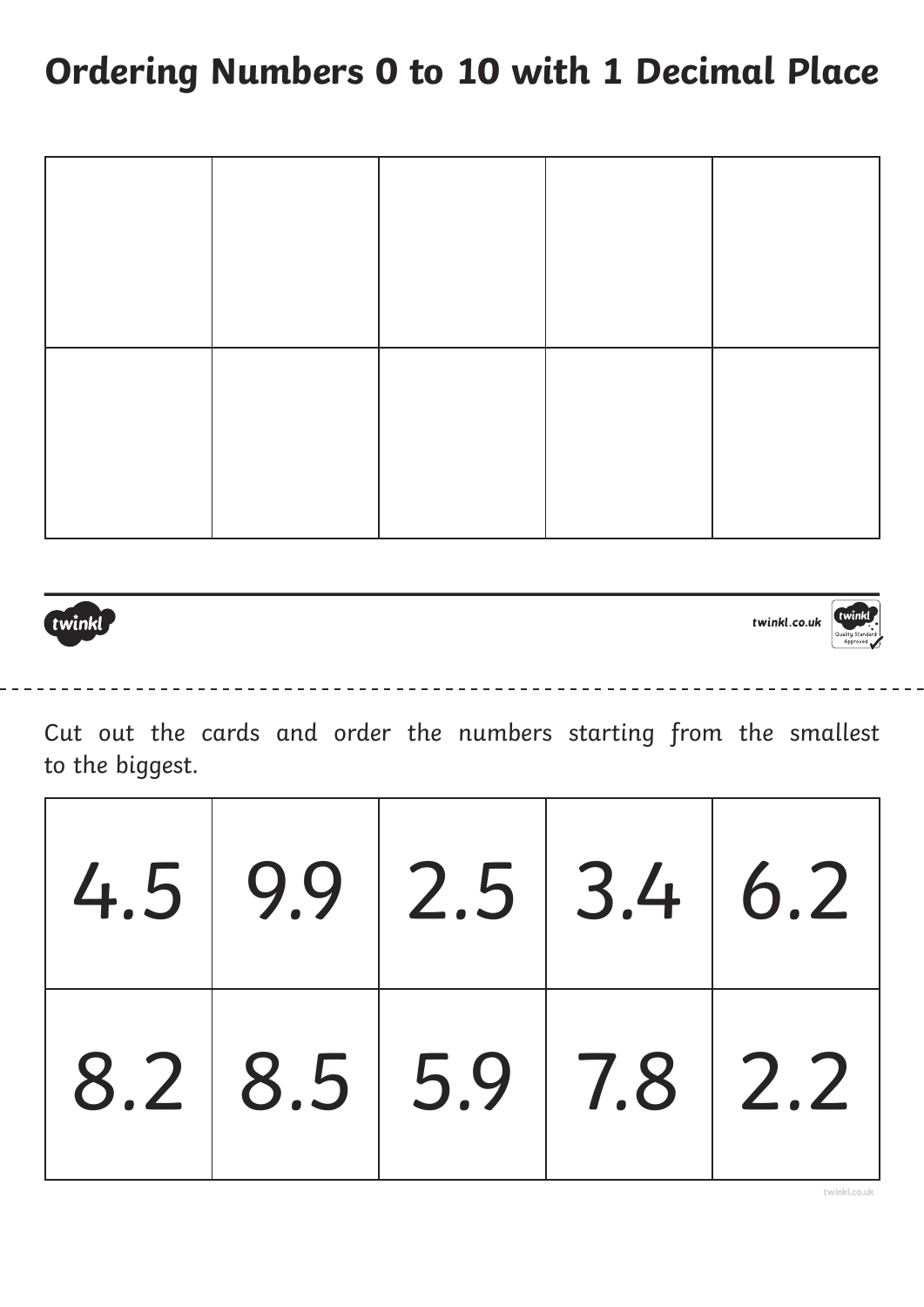

twinkl.co.uk



Cut out the cards and order the numbers starting from the smallest to the biggest.

| $8.7$   2.7   9.7   2.3   3.3 |  |  |
|-------------------------------|--|--|
| 4.3 6.9 1.4 5.8 0             |  |  |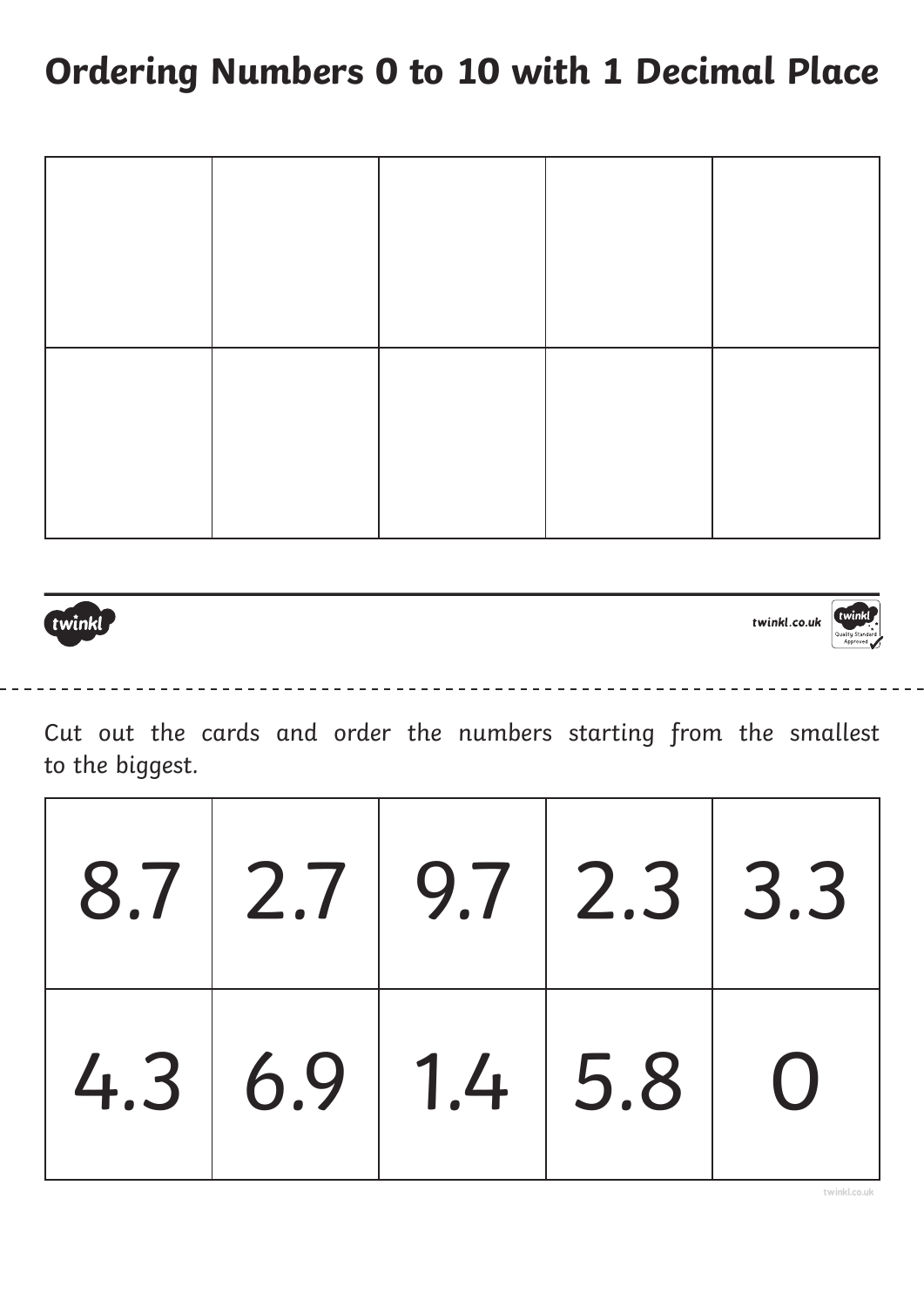twinkl,

twinkl.co.uk



Cut out the cards and order the numbers starting from the smallest to the biggest.

| $1.4$ 9.7 6.7 2.7 2.5       |  |  |
|-----------------------------|--|--|
| $7.7$   9.6   0   8.9   1.2 |  |  |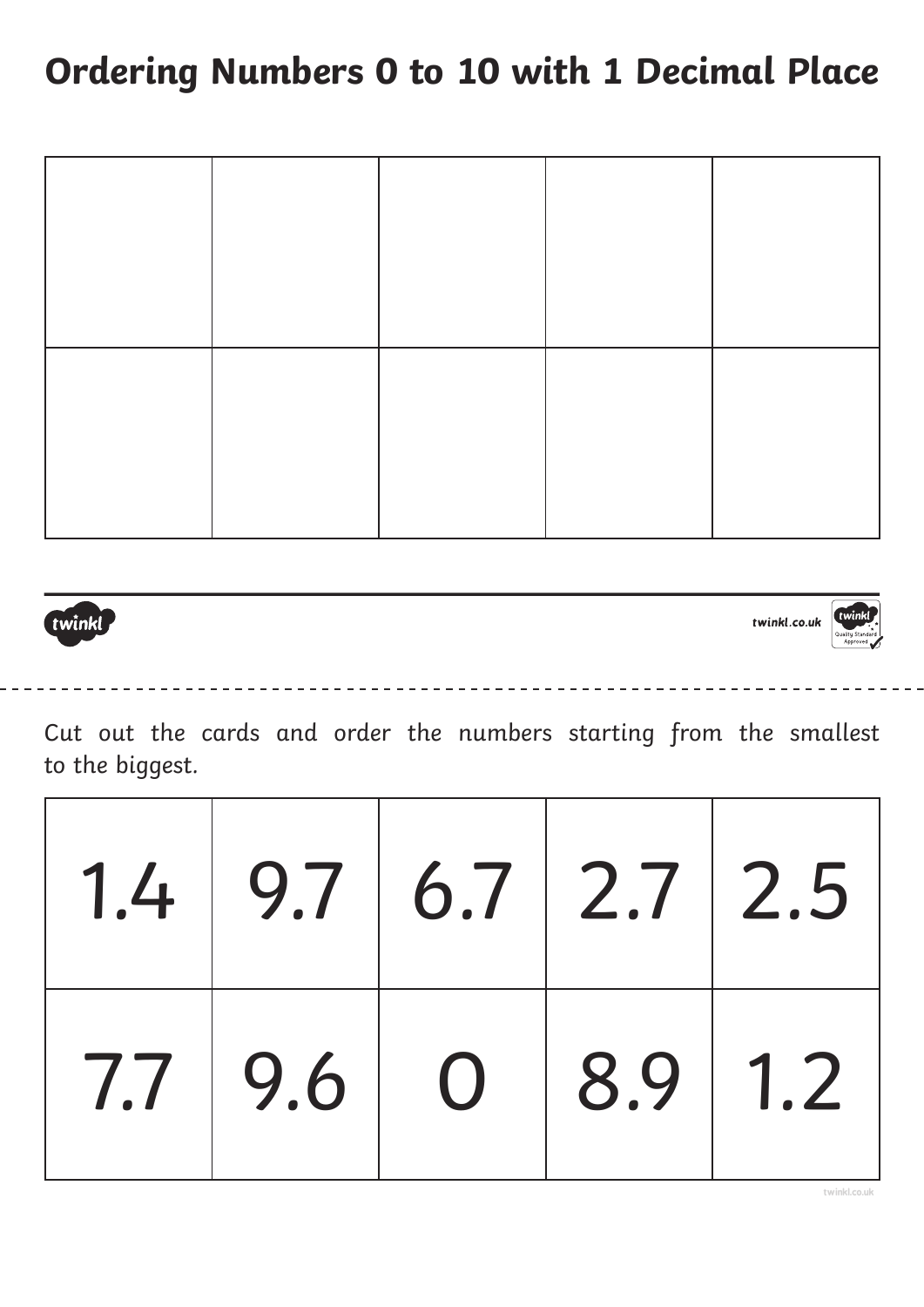twinkl,

twinkl.co.uk



Cut out the cards and order the numbers starting from the smallest to the biggest.

| $5.7$ $7.7$ $9.2$ $6.1$ $1.4$         |  |  |
|---------------------------------------|--|--|
| $1.6$   $1.8$   $2.5$   $0.8$   $9.7$ |  |  |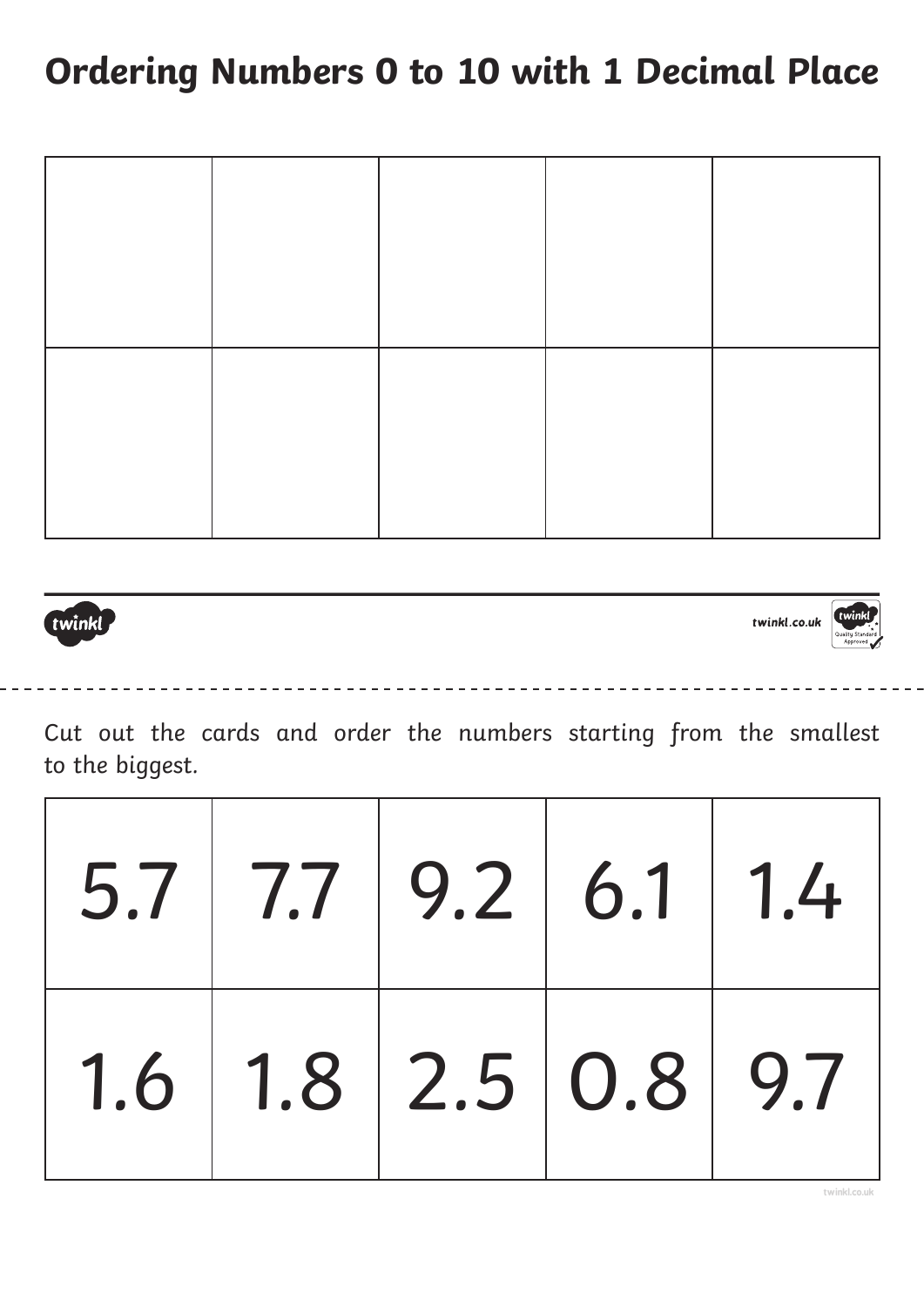twinkl,

twinkl.co.uk



Cut out the cards and order the numbers starting from the smallest to the biggest.

|    | 8.9 0.7 4      |         | $\overline{2}$ | 9.6           |  |
|----|----------------|---------|----------------|---------------|--|
| 10 | $\overline{1}$ | 2.2 6.2 |                | $\frac{1}{4}$ |  |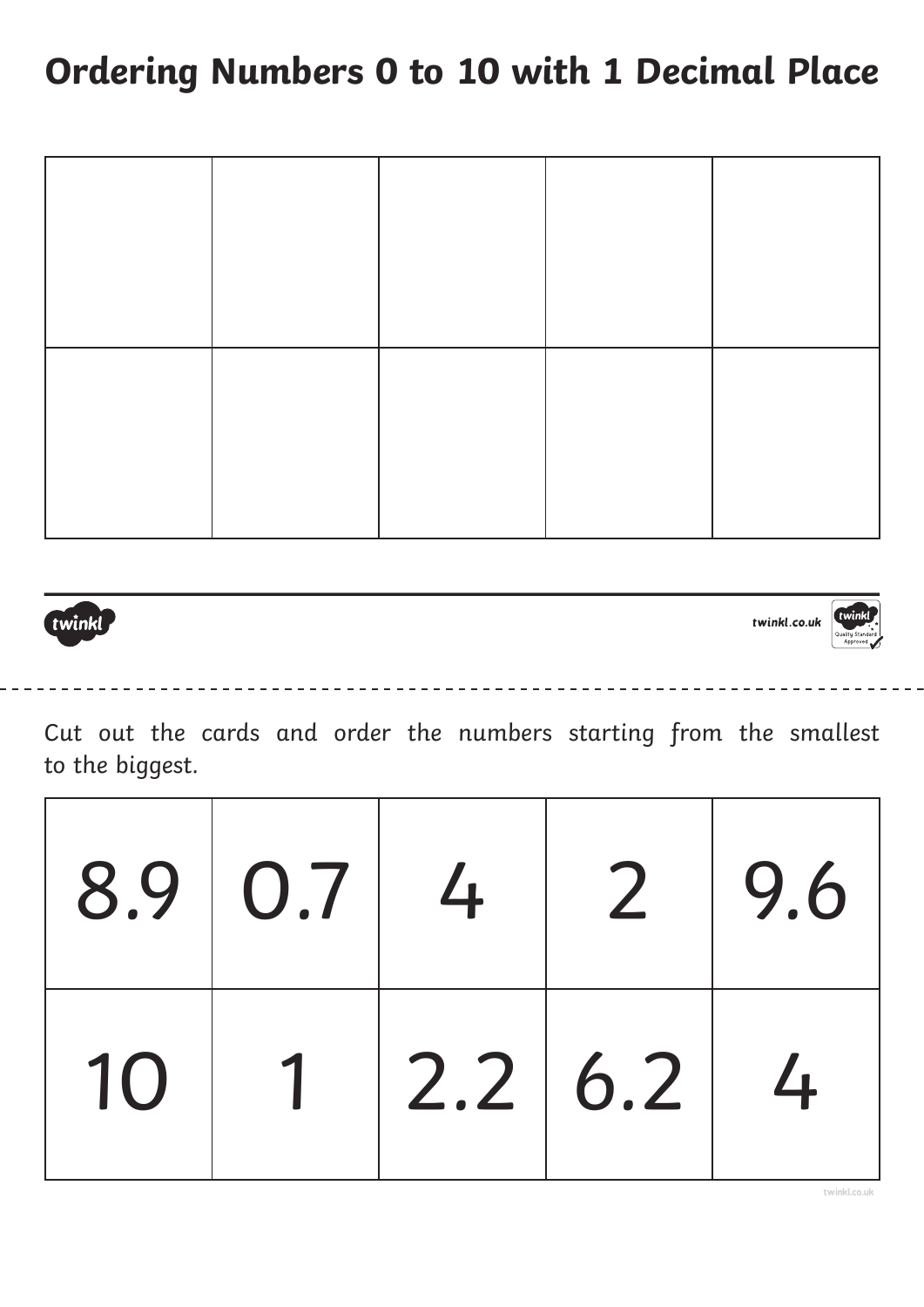twinkl,

twinkl.co.uk

Cut out the cards and order the numbers starting from the smallest to the biggest.

|  | $9.1$   1.8   4.8   6 |                | 3.5               |
|--|-----------------------|----------------|-------------------|
|  | $5.4$ 7.7 9.4         | $\overline{O}$ | $\overline{)0.9}$ |